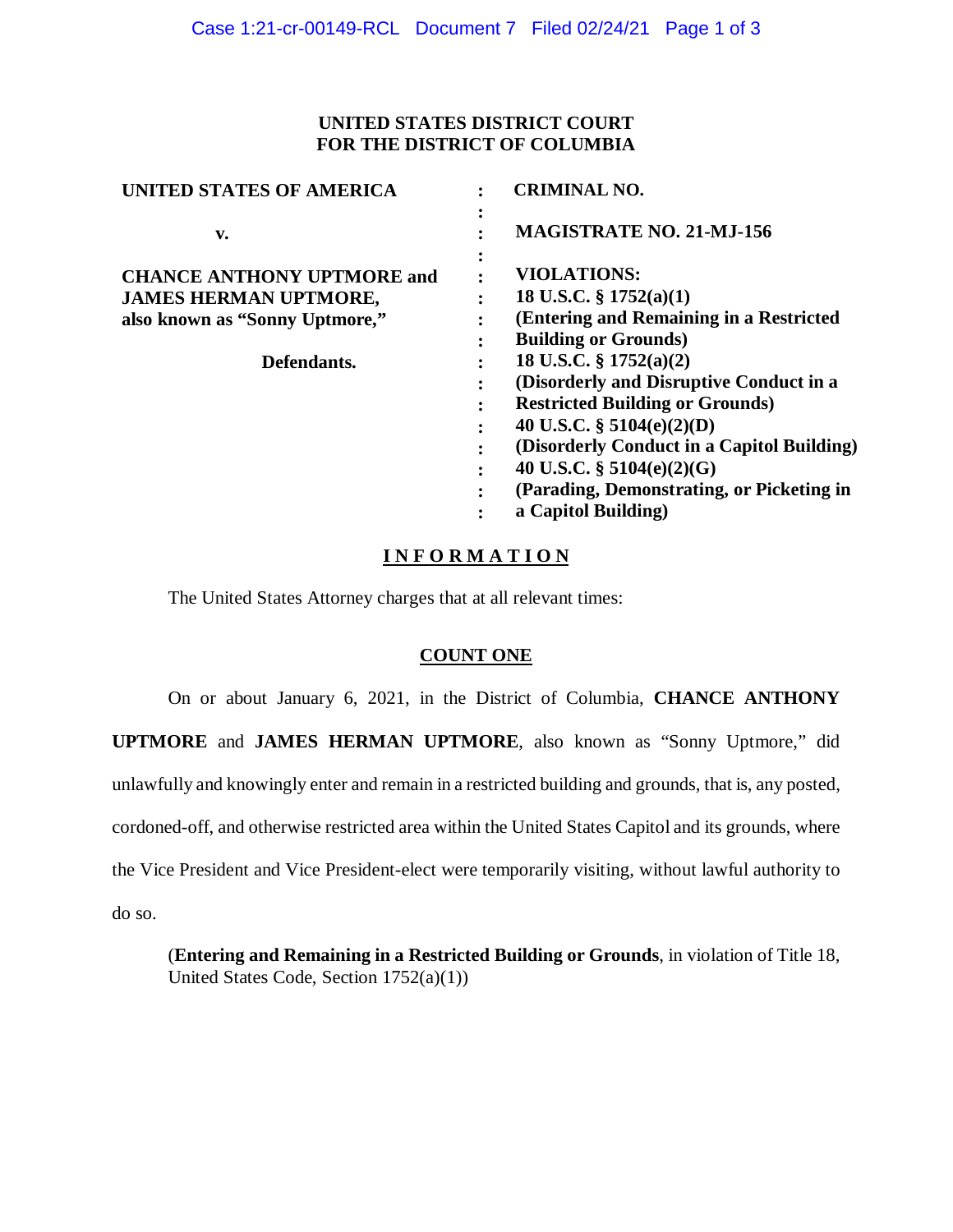#### **COUNT TWO**

 elect were temporarily visiting, when and so that such conduct did in fact impede and disrupt the orderly conduct of Government business and official functions. On or about January 6, 2021, in the District of Columbia, **CHANCE ANTHONY UPTMORE** and **JAMES HERMAN UPTMORE**, also known as "Sonny Uptmore," did knowingly, and with intent to impede and disrupt the orderly conduct of Government business and official functions, engage in disorderly and disruptive conduct in and within such proximity to, a restricted building and grounds, that is, any posted, cordoned-off, and otherwise restricted area within the United States Capitol and its grounds, where the Vice President and Vice President-

(**Disorderly and Disruptive Conduct in a Restricted Building or Grounds**, in violation of Title 18, United States Code, Section 1752(a)(2))

#### **COUNT THREE**

On or about January 6, 2021, in the District of Columbia, **CHANCE ANTHONY UPTMORE** and **JAMES HERMAN UPTMORE**, also known as "Sonny Uptmore," willfully and knowingly engaged in disorderly and disruptive conduct in any of the Capitol Buildings with the intent to impede, disrupt, and disturb the orderly conduct of a session of Congress and either House of Congress, and the orderly conduct in that building of a hearing before or any deliberation of, a committee of Congress or either House of Congress.

(**Disorderly Conduct in a Capitol Building**, in violation of Title 40, United States Code, Section 5104(e)(2)(D))